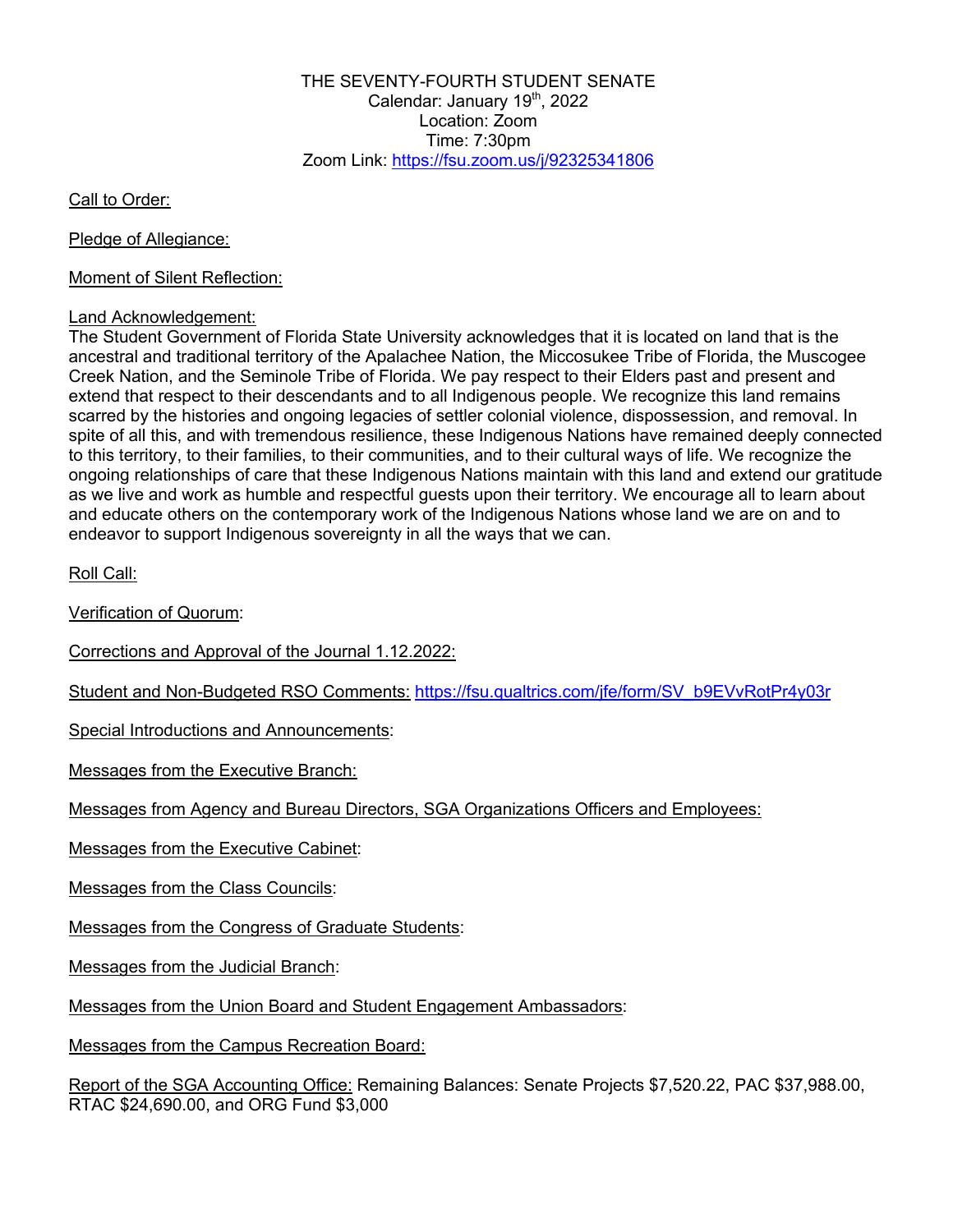# Report of Senate Liaisons:

### Report of Committees:

- Judiciary
- Internal Affairs
- Budget
- Finance
- Student Life & Academic Affairs
- Rules & Calendar

# Senate Confirmations:

Sharry Anne Solis – Asian American Student Union, Assistant Director (2 applicants) Emma Daly – Women's Student Union, Assistant Director (3 applicants) Remi Ventura – Jewish Student Union, Treasurer (2 applicants) Adriana Nguyen – Homecoming, Overall Director (1 applicant) Mel Umbdenstock – Homecoming, Overall Assistant Director (2 applicants) Grace Campbell Hutts – Homecoming, Homecoming Live Director (3 applicants) Jack Rowan–74th Student Senate Parliamentarian ( 4applicants) Ashley Allen–74th Student Senate Press Secretary(2applicants)

# Consent Calendar:

# Consent Resolution 4 Sponsored by Senator Roy (P) Allocating funding from Programming Allocations Committee to fund the Saving Smiles and the Chinese Student and Scholar Association. **(Passed in Finance)**

### Bills First Reading:

# Bills Second Reading:

| Bill 3 | Sponsored by Senator Wang & Senator Gonzalez (P)                                    |
|--------|-------------------------------------------------------------------------------------|
|        | To grant the Finance Committee the authority to place limitations on                |
|        | funding SGA entities or Registered Student Organizations that commit egregious      |
|        | violations of the Finance Code and to make minor adjustments to the process for the |
|        | restriction of funds. (Passed in Finance. Passed in Judiciary.)                     |
|        |                                                                                     |

# Bill 4 Sponsored by Senator Rider (P) To fund food costs for the reception at The Office of Governmental Affairs Night at the Capitol. **(Passed in Budget.)**

# Constitutional Amendments:

# Resolutions:

| Resolution 1 | Sponsored by Senator Bowling & Senator Bettley (P)                   |
|--------------|----------------------------------------------------------------------|
|              | To increase awareness for Project Callisto. (Passed in Student Life) |

Resolution 3 Sponsored by Senator Murray (P) Diaz, DuChêne, Suarez (Co) To express support for Britney Spears, increase dialogue on conservatorship, and rededicate focus to mental health issues. **(Passed in Student Life)**